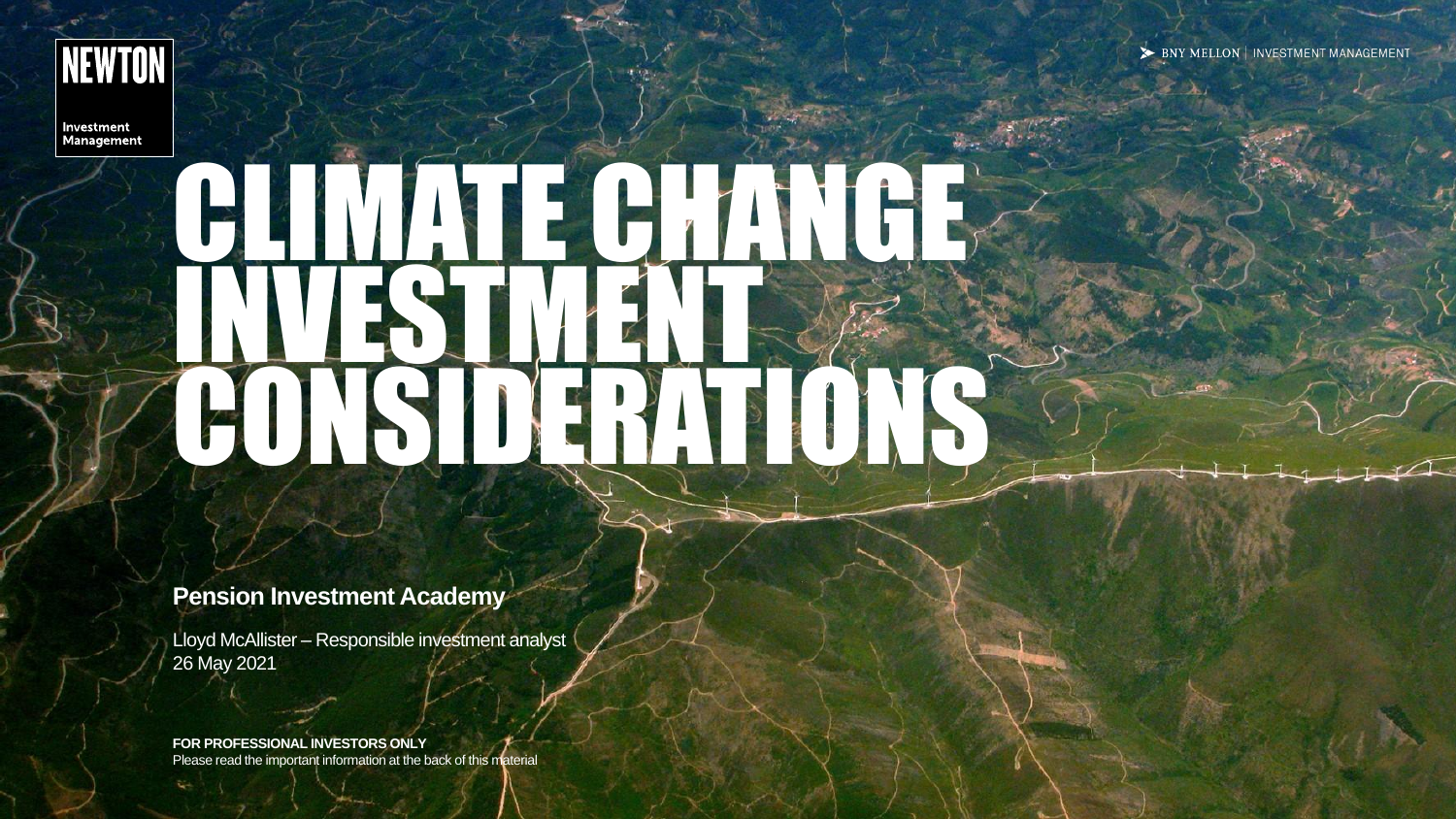

**Environmental and social challenges are now part of "business as usual"**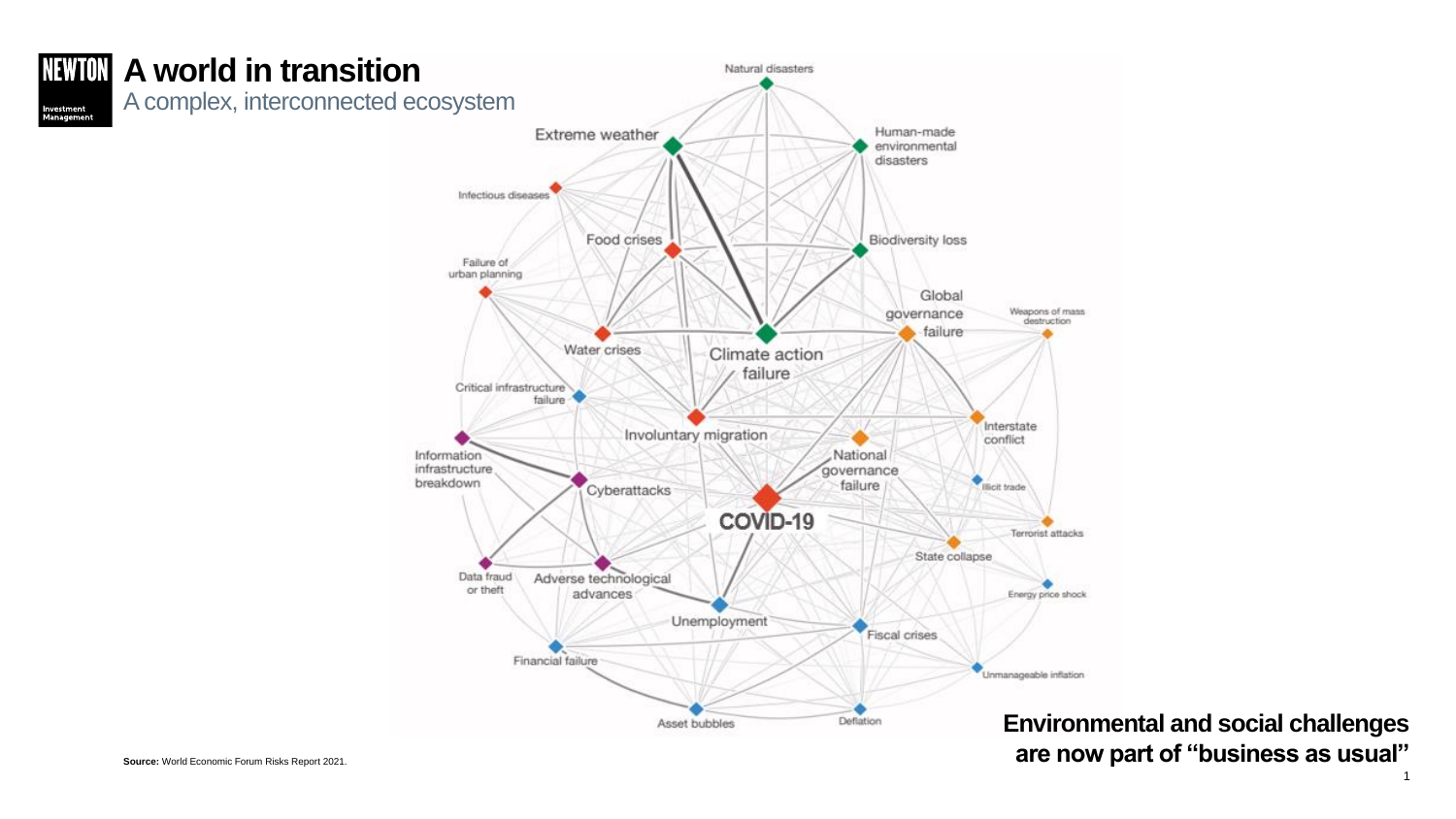



**Being green isn't a sufficient condition for investment stewardship**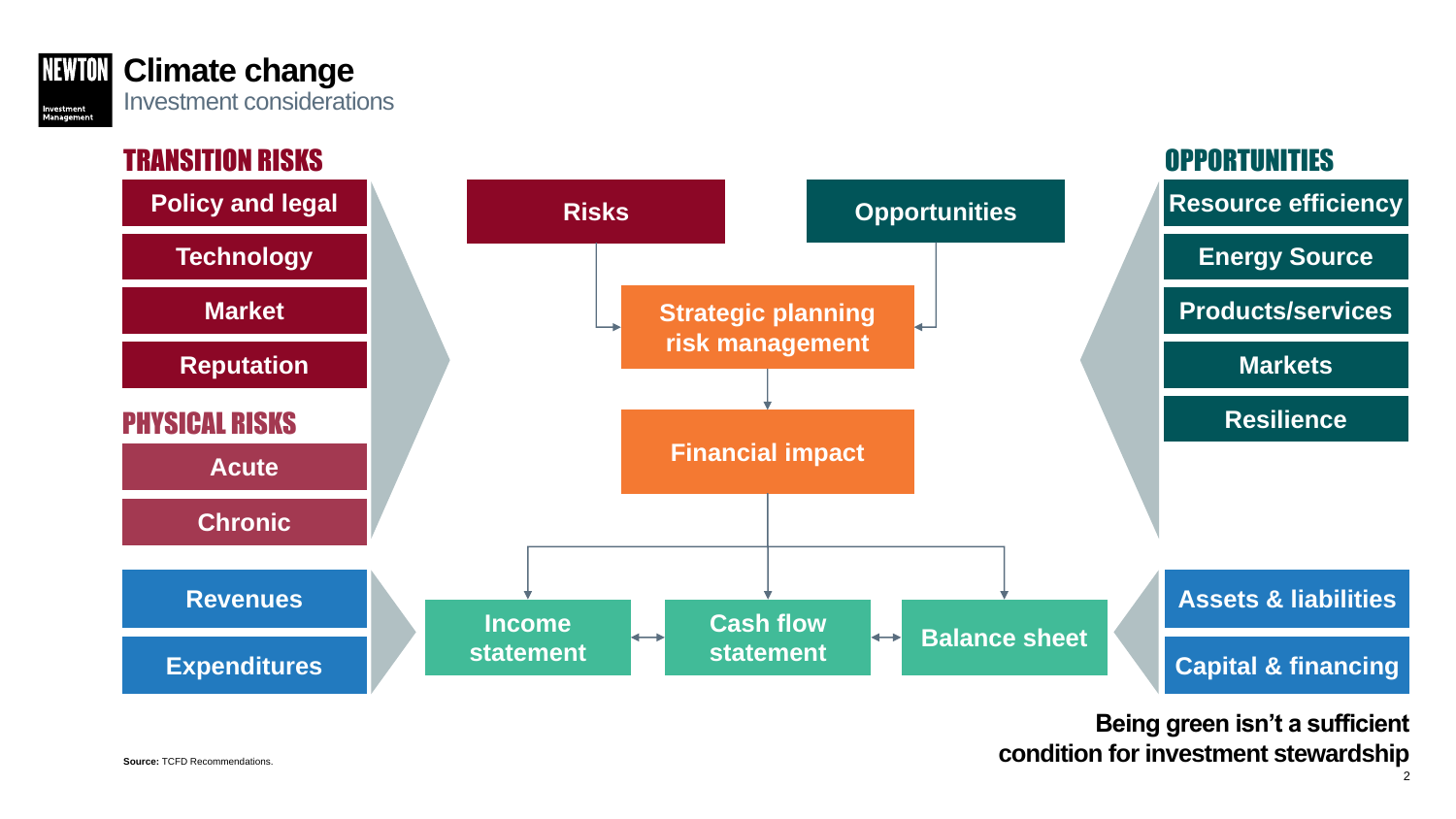

` **Impact on long term asset class returns very difficult to forecast with a usable degree of certainty**

**It is easy to be green when the market is rewarding growth/capital light companies like it did in 2010's**

**The market environment in the 2020's is different to that of the 2010's**

**Two broad narratives colliding for fossil commodities – regulation vs growth**

**Consequence of this is great uncertainty**

3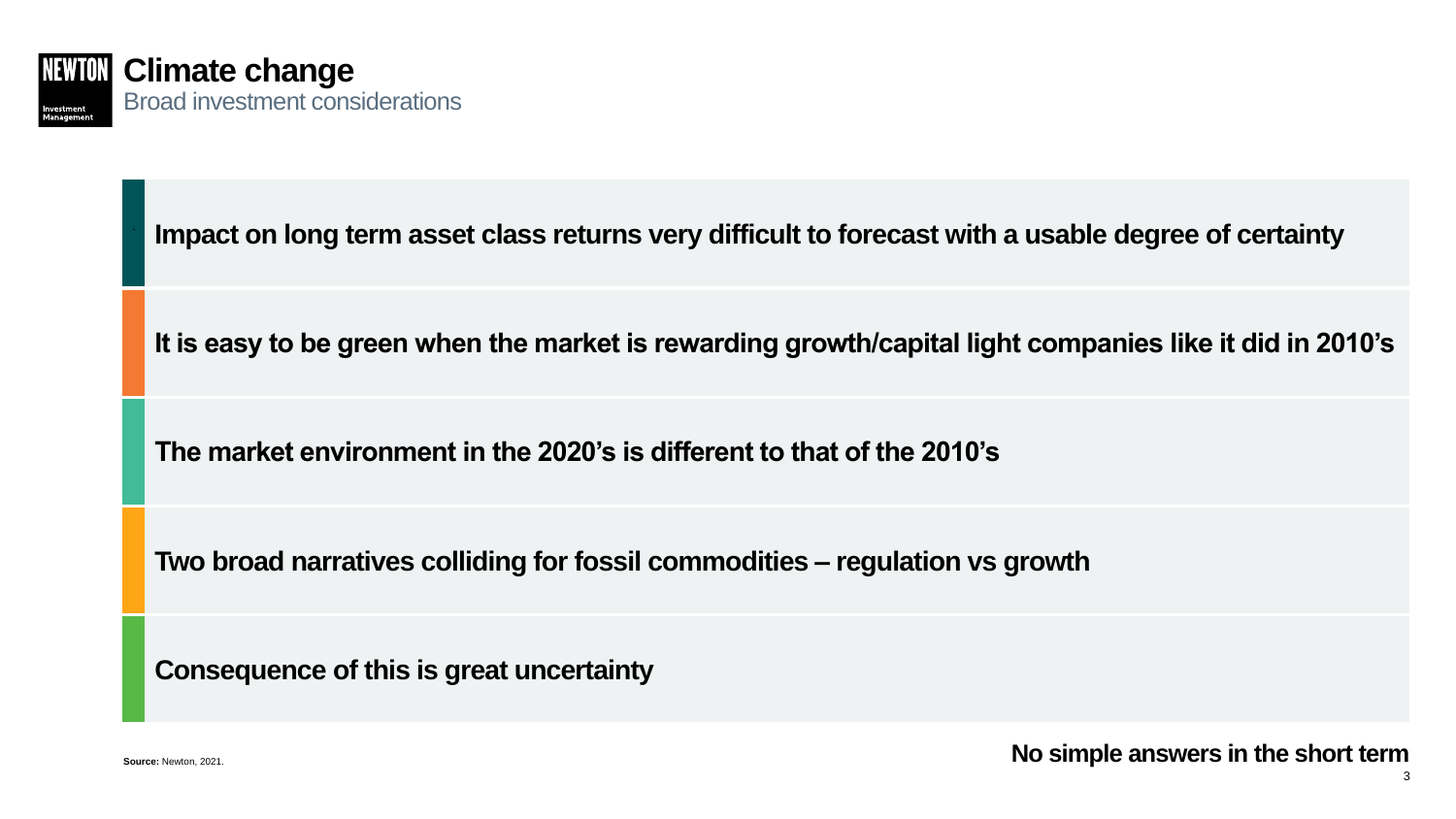

#### **Investment consequences**

Specific active management consequences

## STEP AWAY FROM UNACCEPTABLE RISK

- **New or extended coal mining**
- **Coal fired power stations**
- **Speculative or high cost exploration for oil and gas**

### STEP INTO WELL MANAGED OPPORTUNITIES

- **Energy transition related metals and minerals**
- **Battery technology**
- **Energy efficiency**
- **Renewables**
- **Electric vehicles**

### ENGAGE WITH EYES WIDE OPEN

- **Example 1 Asset management as a system influencer**
- **Direct vs collaborative**
- **Potential for naivety**

## VOTE WITH YOUR FEET

- **Energy transition resolutions**
- **Shareholder resolutions**
- **Other options**

4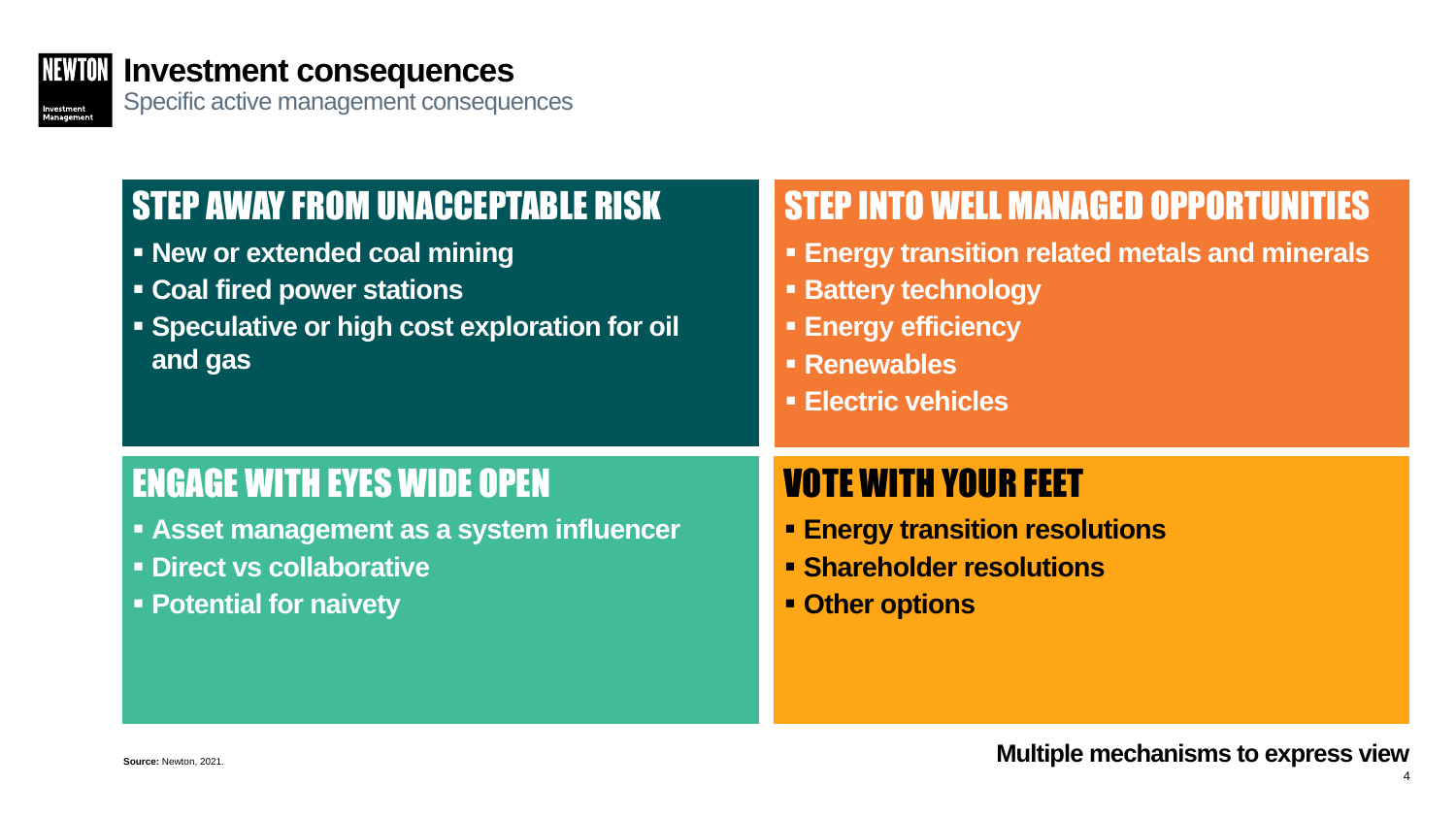#### **NEWION** Net zero asset managers commitment

Breaking down the requirements

Investment<br>Management

| <b>3X</b><br><b>MMITMENTS</b> | Work in partnership with asset owner<br>clients on decarbonisation goals,<br>consistent with an ambition to reach<br>net zero emissions by 2050 or sooner<br>across all AUM |                                                                                         | $\mathbf{D}$<br>Set an interim target for the proportion<br>of assets to be managed in line with<br>the attainment of net zero emissions<br>by 2050 or sooner |                                                                                                                    |                                                                                                      | C<br>Review interim target at least every<br>five years, with a view to ratcheting up<br>the proportion of AUM covered until<br>100% of assets are included |                                                                                                                |
|-------------------------------|-----------------------------------------------------------------------------------------------------------------------------------------------------------------------------|-----------------------------------------------------------------------------------------|---------------------------------------------------------------------------------------------------------------------------------------------------------------|--------------------------------------------------------------------------------------------------------------------|------------------------------------------------------------------------------------------------------|-------------------------------------------------------------------------------------------------------------------------------------------------------------|----------------------------------------------------------------------------------------------------------------|
| <b>TO FULFIL THIS</b>         | <b>TARGETS</b><br>Interim targets for<br>2030 consistent with<br>50% CO <sub>2</sub> reduction,<br>1.50c target                                                             | <b>SCOPE</b><br><b>Take account of Scope</b><br>1&2 (if possible, scope<br>3) emissions |                                                                                                                                                               | <b>PRIORITY</b><br><b>Prioritise reductions</b><br>within firms/sectors we<br>invest in                            | <b>SOLUTIONS</b><br>Offsets only where no<br>technologically or<br>financially viable<br>alternative |                                                                                                                                                             | <b>INNOVATE</b><br>Develop investment<br>products aligned with<br>net zero 2050, focus<br>on climate solutions |
| LIGROSS                       | <b>RESEARCH</b><br>Identify investment<br>opportunities aligned<br>with, or expected to<br>transition to, NZ 2050                                                           | <b>ENGAGE</b><br>Employ voting &<br>engagement strategy<br>consistent with NZ<br>2050   |                                                                                                                                                               | <b>REPORT</b><br>Provide asset owners<br>with information on<br>climate<br>opportunity/risk, net<br>zero investing | Work with<br>with NZ 2050                                                                            | <b>INFLUENCE</b><br>stakeholders: ratings<br>agencies, auditors,<br>service providers to<br>ensure consistency                                              | <b>ADVOCACY</b><br><b>Consistent direct and</b><br>indirect policy<br>advocacy supportive of<br>NZ 2050 goals  |

**A** long term commitment with action happening now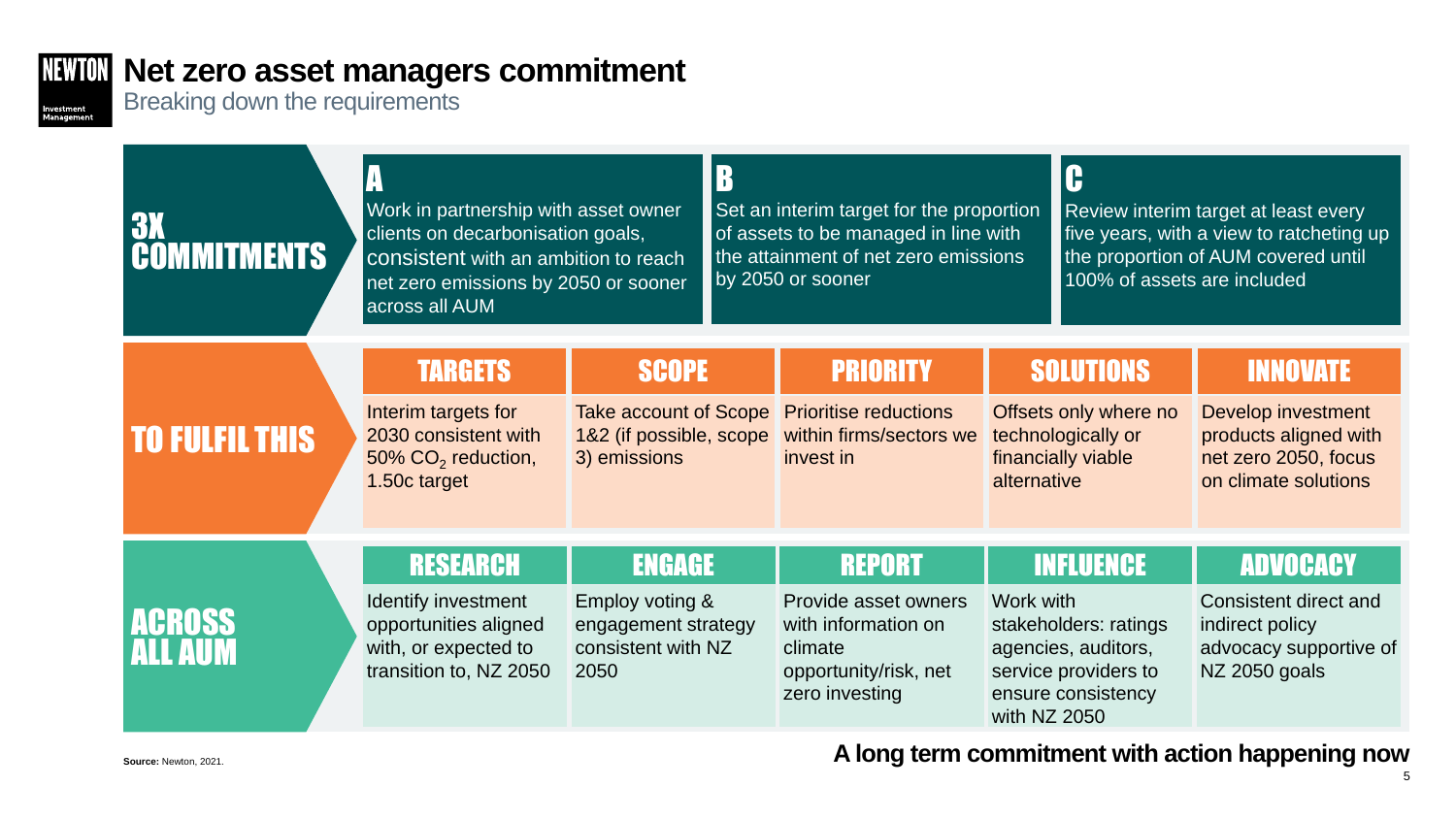

#### **Return expectations at asset class level challenging**

**Focus on the companies**

**The transition will be long, complex and disruptive at certain junctures**

**Systems and processes for ascertaining progress are beginning to come together**

**Asset owners and managers need to work together to clarify expectations and consequences**

## CONCLUSIONS